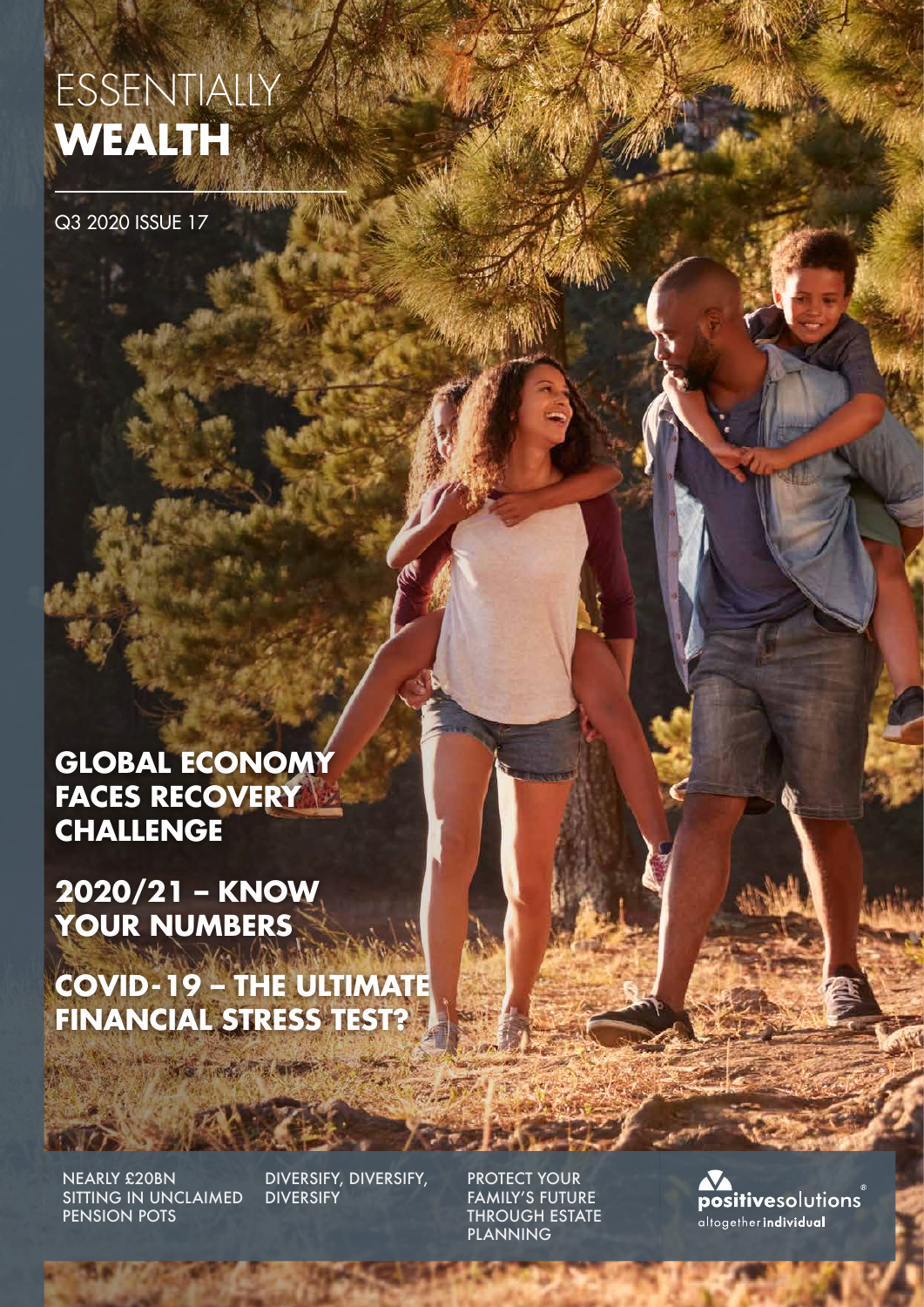### IN THIS ISSUE

| <b>KEEPING ON TRACK FOR YOUR RETIREMENT</b>          | 3              |
|------------------------------------------------------|----------------|
| 2020/21 - KNOW YOUR NUMBERS                          | 3              |
| <b>GLOBAL ECONOMY FACES RECOVERY CHALLENGE</b>       | 4              |
| NEARLY £20BN SITTING IN UNCLAIMED PENSION POTS       | 4              |
| PROTECT YOUR FAMILY'S FUTURE THROUGH ESTATE PLANNING | 5              |
| <b>FARLIER IS BETTER FOR ISA INVESTORS</b>           | 5              |
| COVID-19 - THE ULTIMATE FINANCIAL STRESS TEST?       | 6              |
| WHEN IS A £20 NOTE NOT A £20 NOTE?                   | 6              |
| SUMMER ECONOMIC UPDATE DELIVERS A "PLAN FOR JOBS"    | 7              |
| TRUSTED FINANCIAL ADVICE IN UNCERTAIN TIMES          | $\overline{z}$ |
| DIVERSIFY, DIVERSIFY, DIVERSIFY                      | 8              |
| <b>WEALTH PRESERVATION</b>                           | 8              |



# DREAMING OF THE RURAL LIFE

Following lockdown, people are likely to be working from home much more in future, leading many to consider the space they currently live in and their attitudes to moving to a different location.

Homebuyers who have successfully worked remotely and no longer need to commute so frequently and be in an office environment five days a week, are now able to consider a much wider area when looking for property.

A new survey<sup>1</sup> found that many respondents expressed a desire for space and access to the countryside. Almost four in 10 said they are now more inclined to pick a village location than they were before the pandemic, while 54% of those with school age children now find the idea of relocating to the countryside more attractive than pre-lockdown.

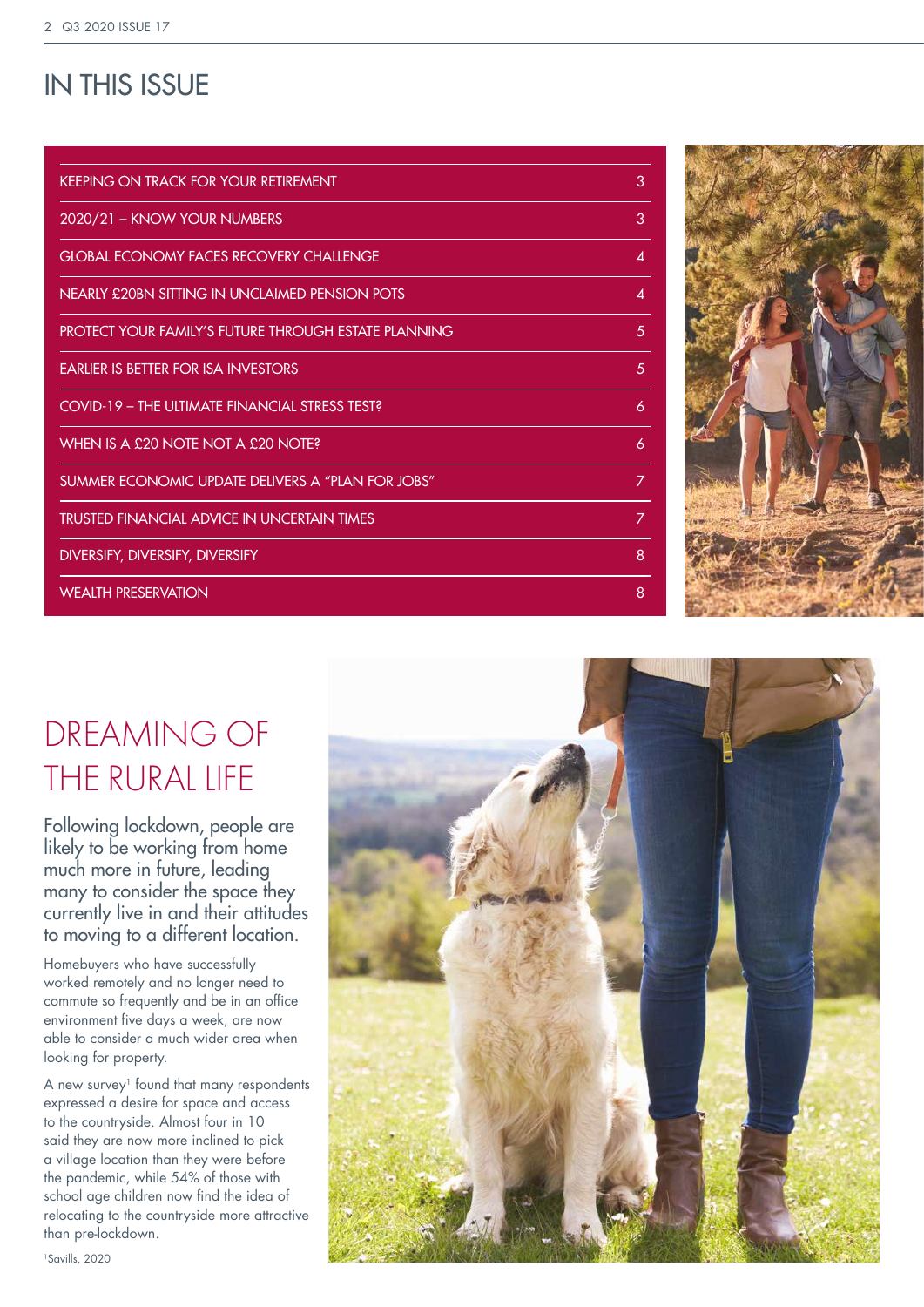# KEEPING ON TRACK FOR YOUR RETIREMENT

Recent stock market volatility may have made you anxious about your pension, particularly if you are nearing retirement, but it is important to consider the wider picture to keep your plans on track.

#### **Resilient financial planning**

Those who stick to their carefully-thoughtout financial plans will inevitably be in better shape to ride out market volatility. Furthermore, those close to retirement may have already benefited by having their pension fund 'lifestyled', which automatically switches funds into safer assets such as cash, gilts and bonds.

#### **Keep on course**

Making decisions based on what is happening in the short-term can be a very risky thing to do, with the potential to lock in any losses you have incurred. Pensions are long-term investments, so for younger investors, there should be plenty of time for markets to recover and pension pots to achieve the necessary growth before retirement income is needed.

For those closer to retirement, it is a good idea to review your pension pot alongside other savings and investments to get a full picture of your financial situation.

#### **Funds for later life**

An increasingly popular option to consider is that of a staggered retirement, where you continue to work part-time before giving up work completely. With people living longer, to ensure your pension lasts as long as you do, this trend provides for greater flexibility and preserves retirement funds into later life.

#### **Financial advice is key**

Recent months have seen an increased demand for professional financial advice. It has never been more important to get sound advice to keep your retirement plans firmly on track.

#### **We're here to help**

If you are concerned about the impact of the pandemic on your retirement plans, contact us. We can review your options and tailor make plans specifically to your individual needs.

# 2020/21

### KNOW YOUR **NUMBERS**

Here are a few figures worth knowing in 2020/21 to help maximise your tax allowances and exemptions:

#### **Personal taxation**

The National Insurance threshold is £9,500 and the Personal Allowance remains the same as last year, at £12,500.

#### **Pensions**

The Annual Allowance for pensions is £40,000 and begins to taper (to a minimum of £4,000) for those who have an income above £240,000.

The Lifetime Allowance – the maximum amount you can have in a pension over a lifetime – has increased to £1,073,100.

From April, the new single-tier State Pension has risen to £175.20 per week and the older basic State Pension increased to £134.25 per week.

#### **Savings**

The annual amount you can save into a JISA (Junior Individual Savings Account) or Child Trust Fund has increased substantially, from £4,368 to £9,000. The ISA (Individual Savings Account) allowance, including the Lifetime ISA allowance if used, is £20,000.

#### **Inheritance Tax (IHT)**

The current IHT nil-rate threshold is £325,000 for individuals and £650,000 for a married couple or civil partners. Beyond these thresholds, IHT is usually payable at a rate of 40%. The main residence nil-rate band, which may apply if you leave your main residence to a direct descendant, is £175,000.

#### **Planning pays**

We can advise you on taking sensible steps to reduce the amount of tax you pay, on the path to achieving your financial goals.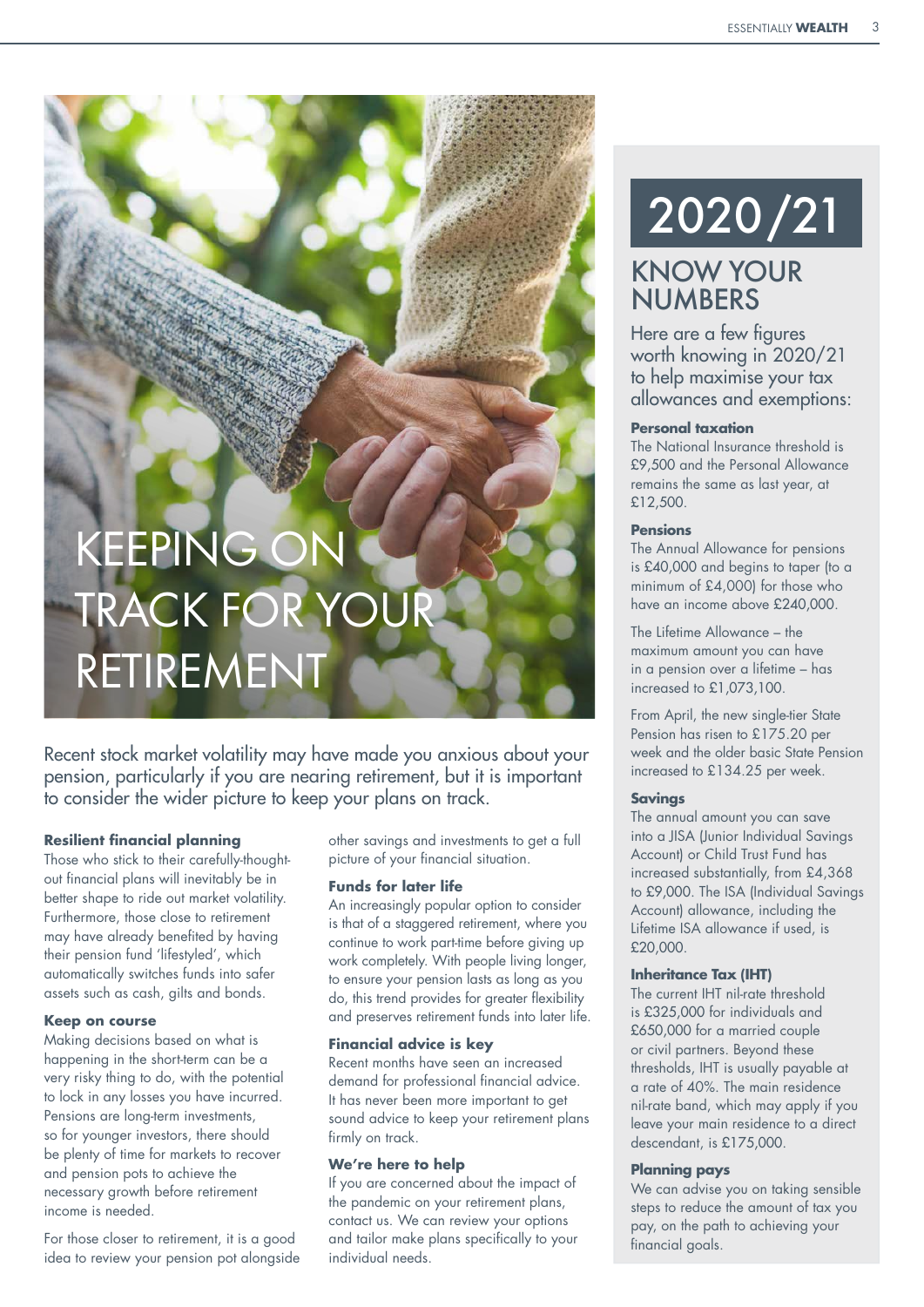# GLOBAL ECONOMY FACES RECOVERY CHALLENGE

Economic data from the first quarter of 2020 has provided a foretaste of the impact the pandemic is set to have on global economic activity.

#### **Europe**

In the UK, output fell by 2% across the first three months of 2020, with the economy shrinking by a massive 5.8% in March alone.

An even larger decline was seen across the 19-country Eurozone, with output falling by a record 3.8% in the January–March period. Italy and France plunged into recession, with quarterly contractions of 4.7% and 5.8% respectively, while the German economy also slipped into recession, contracting by 2.2% for the quarter.

#### **US and Japan economies shrinking**

The US economy shrank at an annualised rate of 5% in the first quarter and a worse outcome is expected for the April-June quarter. The Japanese economy, already struggling following a sales tax hike last October, also fell, contracting at an annualised rate of 3.4% in the opening three months of 2020.



#### **China's economy also faltering**

The world's second-largest economy shrank at an annualised rate of 6.8% during the first quarter and Beijing will not set an economic growth goal for this year.

#### *'A crisis like no other'*

Continuing uncertainties surrounding the future spread of COVID-19 and the likelihood of developing a successful vaccine obviously make it difficult to predict the future path of the global economy. The International Monetary Fund's (IMF) latest assessment suggests we are facing *'an uncertain recovery'* from a *'crisis like no other.'* The IMF projections for 2021 show a rebound in global growth of 5.4%, but the IMF has stressed that there is a higher than usual degree of uncertainty around this forecast.

### NEARLY £20BN SITTING IN UNCLAIMED PENSION POTS

There's so much to do when you move home and notifying the many organisations and institutions that hold your data can be one of the most onerous tasks. Research2 has suggested that just one in 25 people would notify their pension provider if they moved.

According to the Association of British Insurers (ABI), a staggering £19.4bn is stagnating in 1.6 million unclaimed pension pots, simply because people have failed to notify their provider that they have moved. That's almost £13,000 per pension pot! Make sure this doesn't happen to you.

2ABI, 2020



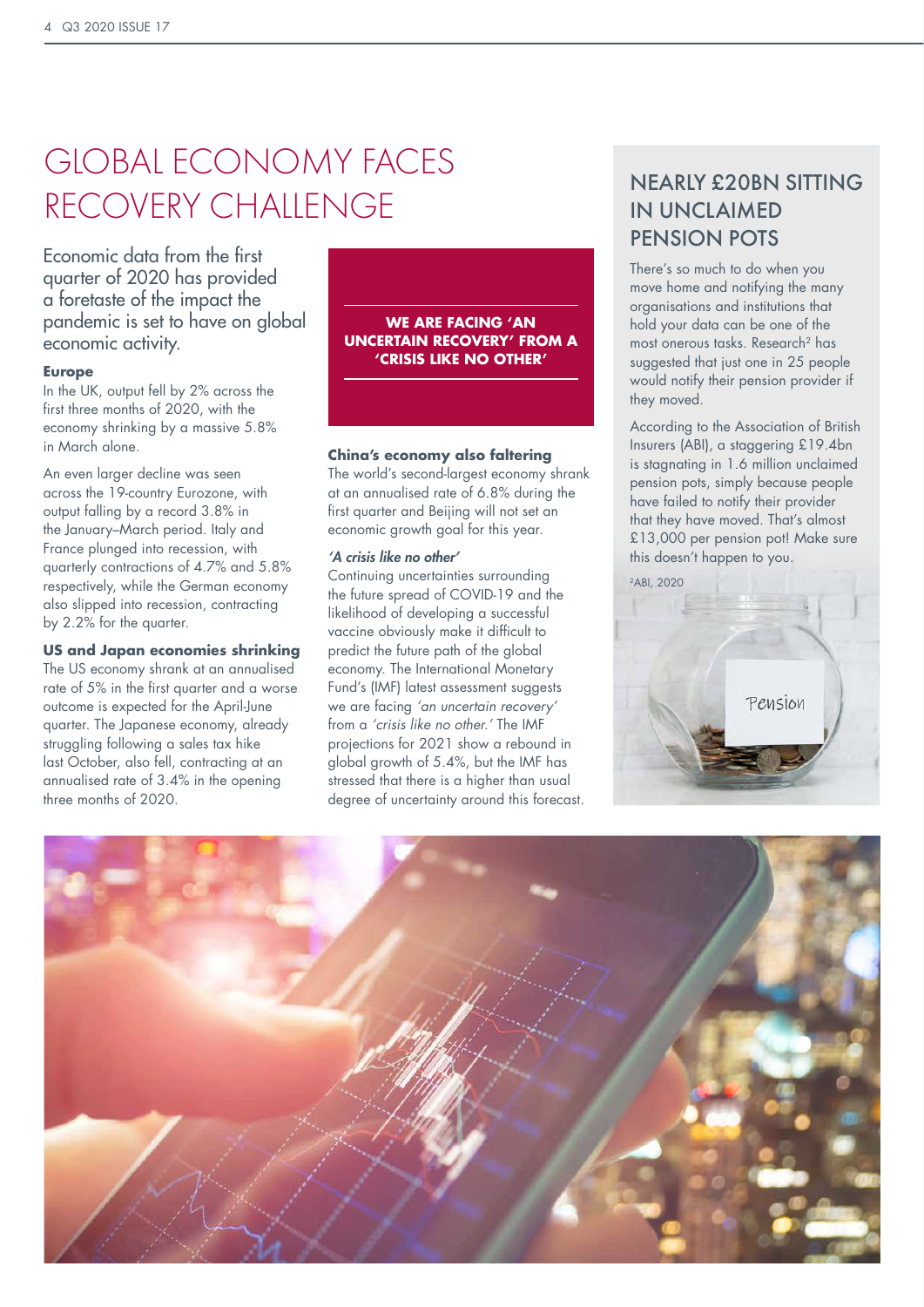

# PROTECT YOUR FAMILY'S FUTURE THROUGH ESTATE PLANNING

One way of ensuring that your loved ones receive assets is to pass them over while you're still alive. However, this needs careful thought as you may not want to relinquish control and you need to make sure you keep enough yourself to live off – a difficult balancing act.

#### **The first stage**

As a starting point, you need to value your estate, including your home, other property, shares and investments, money and savings, business assets, cars, jewellery and other personal possessions. From this, deduct debts and liabilities, including your mortgage, bills, loans, credit cards, overdrafts, and funeral expenses.

#### **Make your wishes known**

Successful estate planning includes having a valid Will in place and establishing trusts which manage money or other assets on behalf of beneficiaries. Trusts can give you control over who receives what and when.

It is also a good idea to set up lasting powers of attorney (LPAs), covering 'health and welfare' and 'property and financial affairs' at an early stage.

#### **Inheritance Tax (IHT)**

Estate planning can be used to reduce the amount of IHT payable, enabling you to pass on more of your assets. The current IHT nil-rate threshold is £325,000 for individuals and £650,000 for a married couple or civil partners. Any unused portion of the nil-rate band can be passed to a surviving spouse or civil partner on death. IHT is usually payable at a rate of 40% beyond these thresholds.

A main residence nil-rate band (currently £175,000) may also apply if you want to pass your main residence to a direct descendant.

#### **Gifts**

If you have surplus income, you could consider gifting money to the next generation. Professional advice on the current rules is recommended, to ensure gifts are made in the right way to qualify for relevant exemptions, so that IHT is not chargeable on them later unless the rules change.

#### **Help with your estate planning**

Our advice will help you to pass on your assets to the people you want, in the most effective and tax efficient way.

*The Financial Conduct Authority do not regulate estate planning.*



### EARLIER IS BETTER FOR ISA INVESTORS

Investing in an ISA is a great way to build up your savings. Research<sup>3</sup> looking into the savings habits of hypothetical stocks and shares ISA investors has demonstrated that the earlier in the tax year you invest, the better off you'll be.

According to the report, based on the performance of the FTSE All-Share Index, 'Early Shirleys' who have invested their full ISA allowance on the very first day of the tax year for the past 20 years would be £12,000 richer than 'Last Minute Laras', who waited to invest until the end of each tax year.

The study also looked at 'Monthly Monty', who has invested according to a monthly savings plan. By paying in regular instalments, he would also reap better returns than if he'd invested at the last minute. Splitting your investments in this way over the 20-year period would still leave you £7,496 better off than a 'Last Minute Lara'.

<sup>3</sup>Fidelity International, April 2020

**INVESTING IN AN ISA IS A GREAT WAY TO BUILD UP YOUR SAVINGS.**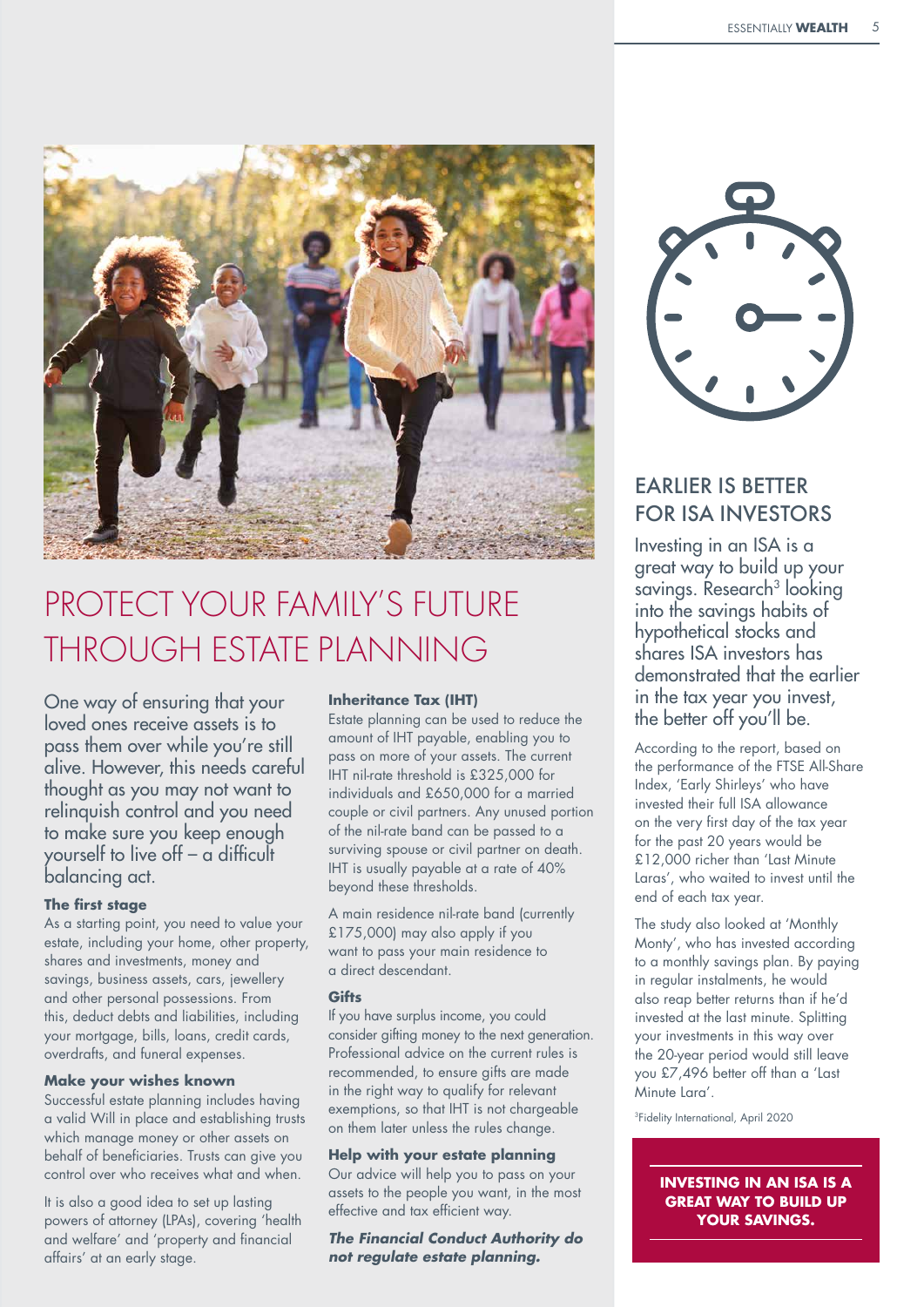

## COVID-19 – THE ULTIMATE FINANCIAL STRESS TEST?

Coronavirus has affected every aspect of our lives, particularly our financial stability. The crisis has acted as a stress test for the nation's finances, highlighting the fragility of many people's financial safety nets.

It has compelled individuals to take a closer look at their finances to see how they can reduce their expenses and become more mindful spenders.

Just like the Bank of England conducts stress tests on banks to gauge how they can withstand severe economic scenarios and have enough capital and are able to support the economy, the pandemic has provided a stress test for the personal finances of millions of people around the globe.

#### **Saving for a rainy day**

The outbreak has emphasised the importance of having emergency savings

> **IF THE PANDEMIC HAS SHOWN US ANYTHING, IT IS THAT WE NEVER REALLY KNOW WHAT'S AROUND THE CORNER**

to fall back on. If you have some money put by, it is worth shopping around for the best rates, rather than letting your savings stagnate in a poorly paying account. If you don't have savings, then a regular savings scheme could be an excellent way of building up those rainy day funds.

#### **Protection is paramount**

While it is easy to think you will never be ill enough to be unable to work, lockdown has changed that attitude for many. Insurance policies such as life cover, critical illness cover or income protection insurance could really help reduce the financial burden on you and your family.

#### **Difficulties with debt**

A sudden reduction in income for much of the population has left many facing higher levels of debt. While mortgage or other debt payment holidays have provided temporary relief, they will not last forever. Doing nothing could put a permanent black mark on your credit score, it's best to be proactive...

#### **Help is at hand**

If the pandemic has shown us anything, it is that we never really know what's around the corner. We're here to help you get financially prepared for whatever lies ahead – so please get in touch.

### WHEN IS A £20 NOTE NOT A £20 NOTE?

When it's worth £7,500! A new polymer £20 note, featuring artist JMW Turner, was recently sold at auction for this sum, with proceeds going to charity.

Listed with a guide price of between £3,000 and £4,000, the note eventually sold for 375 times its face value.

Whenever a new note enters circulation, the first one is gifted to the Queen with the serial number AA01 000001. The note ending 000010, which was the case here, is usually the first to enter circulation.

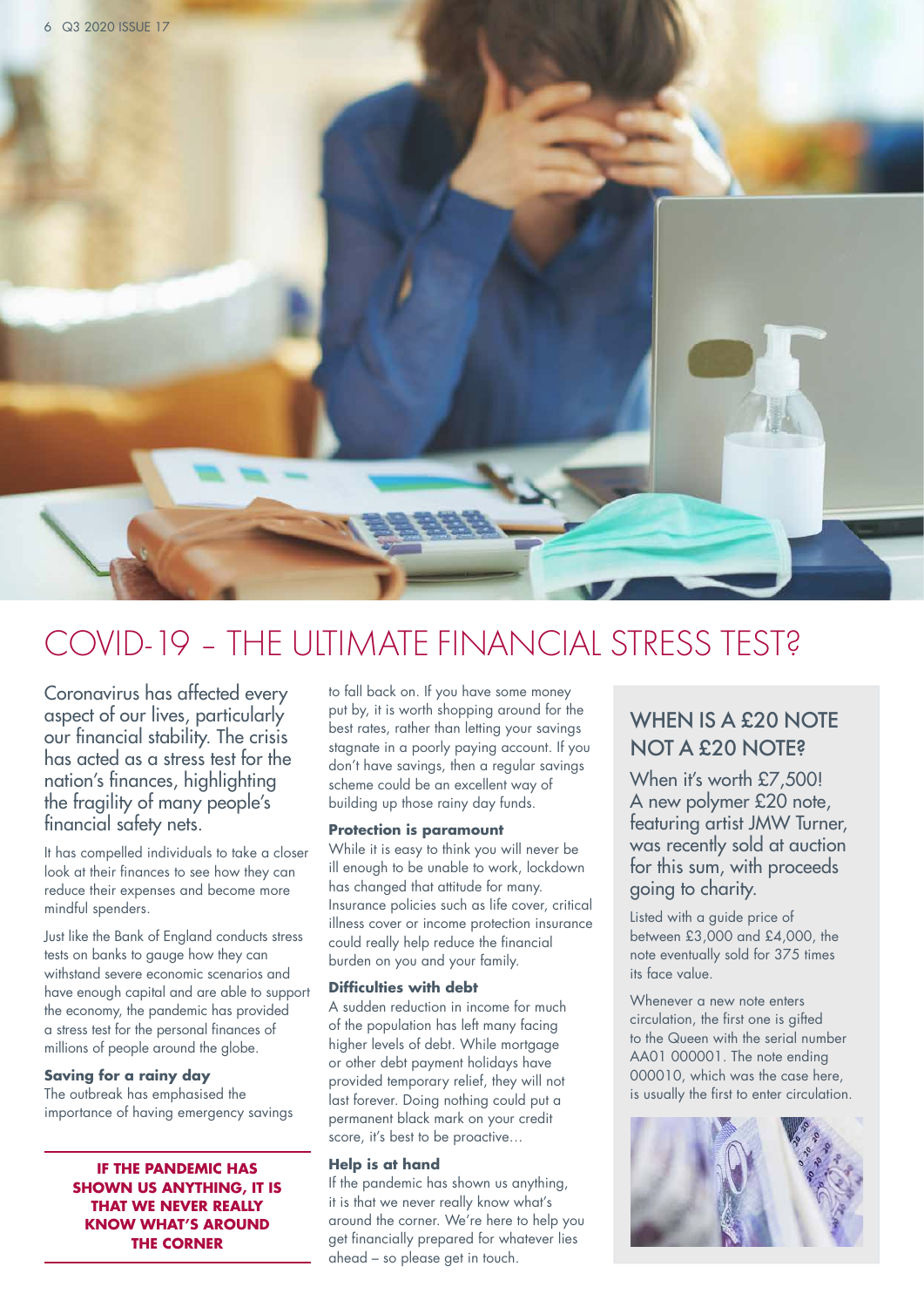### SUMMER ECONOMIC UPDATE DELIVERS A *"PLAN FOR JOBS"*

On 8 July, Chancellor Rishi Sunak delivered his "plan for jobs", the second phase of the government's economic response to the coronavirus pandemic.

Before outlining his three-step plan, Mr Sunak stated that the nation faces *"profound economic challenges"* on the road to recovery, but that "no one will be left without hope."

#### **Supporting jobs**

The first step in the Chancellor's plan is to support people in retaining or finding jobs, announcing:

- A 'Job Retention Bonus' of £1,000 per employee for employers bringing back furloughed staff and retaining them until 31 January 2021.
- A £2bn 'Kickstart Scheme' to help younger people find jobs, traineeships and apprenticeships.

#### **Creating jobs**

Mr Sunak then moved his plan to create jobs, specifically *"green jobs"*. He announced:

- A £3bn package to improve the energy efficiency of homes and public buildings, supporting around 140,000 green jobs.
- A 'Stamp Duty Holiday' until 31 March 2021, temporarily increasing the threshold from £125,000 to £500,000.

#### **Protecting jobs**

He concluded with his plan to protect jobs in the hard-hit tourism and hospitality sectors:

- A *"unique"* 'Eat Out to Help Out' restaurant discount scheme, to attract customers back into restaurants during August.
- Reduction of VAT on food, accommodation and attractions from 20% to 5%.

# TRUSTED FINANCIAL ADVICE IN UNCERTAIN TIMES

A study<sup>4</sup> of savers and investors has found that one in 25 people have recently sought advice for the first time ever. It also highlights myths that exist surrounding financial advice, with two in five people thinking they aren't wealthy enough to seek advice and 27% thinking advice is only for those with over £100,000.

#### **Advice throughout your life**

The reality is that 77% of those who have either sought advice or who currently have an adviser, have savings and investments of less than £100,000, compared to just 5% with more than £500,000.

The pandemic has clearly prompted a proportion of people to seek advice. It is often a life event which triggers the need for advice, rather than hitting a financial milestone. Common reasons for seeking advice include a desire for a financial health check, a change in family circumstances like marriage or a decision to invest for a child or grandchild.

#### **Measuring value**

Over the years, research has produced some interesting findings that highlight the benefit of taking advice when making financial decisions.

One study<sup>5</sup> found that individuals who receive financial advice were likely, on average, to receive 4.4% more per annum in net returns. This was through a combination of financial planning, tax advice, preventing behavioural mistakes and rebalancing portfolios.

#### **Helping you with important decisions**

Successful planning involves a regular review of your circumstances and adapting to changes over the long-term.

If you'd like help planning for life's important milestones or feel that you could benefit from an assessment of your current circumstances and would like help devising an individual plan for your financial future then do get in touch, we're here to help.

4Aegon, 2020 5Russell Investments, 2019

> **SUCCESSFUL PLANNING INVOLVES A REGULAR REVIEW OF YOUR CIRCUMSTANCES AND ADAPTING TO CHANGES OVER THE LONG-TERM.**